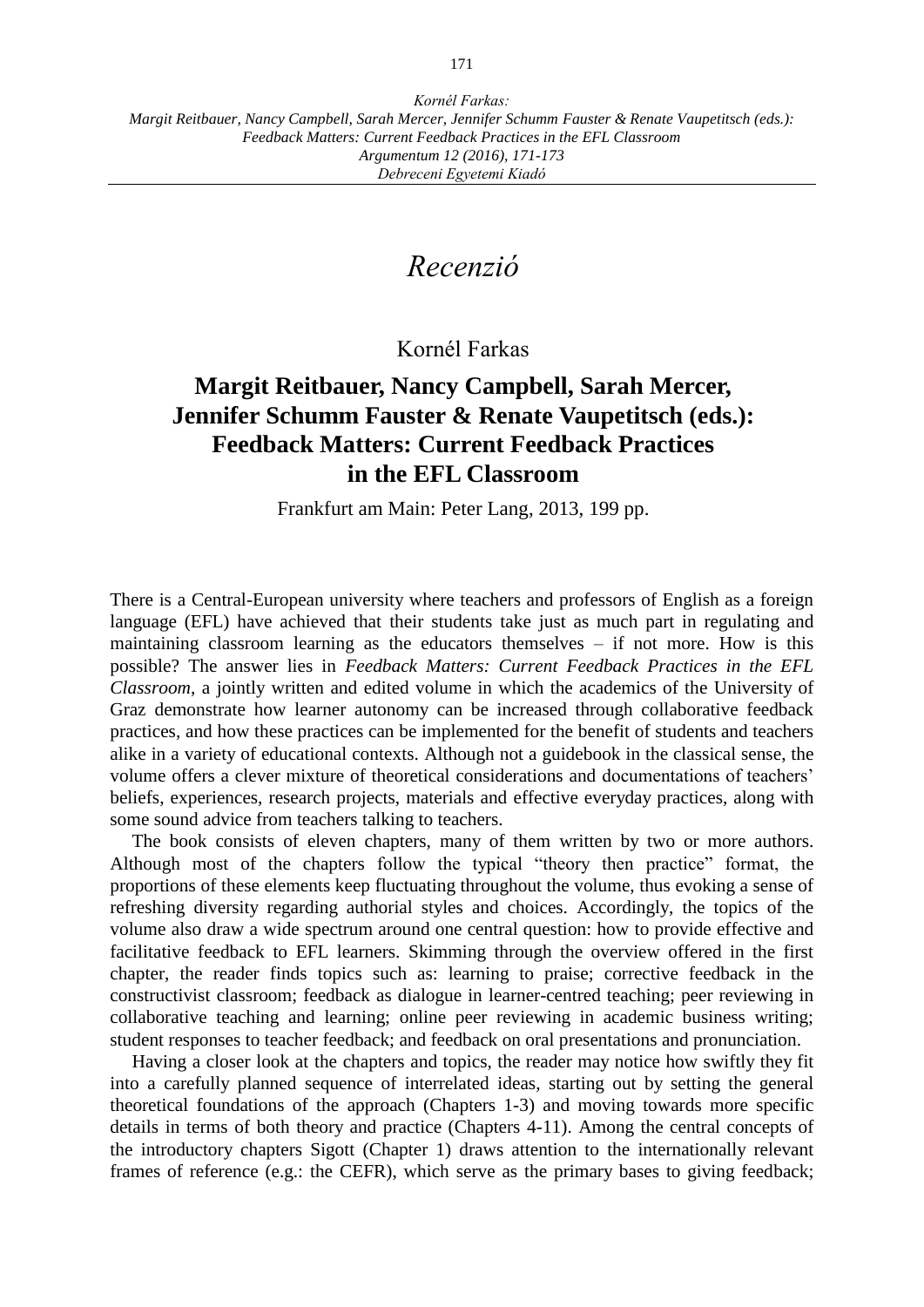Mercer and Ryan (Chapter 2) discuss "how the formulation of praise can affect learners' beliefs about language learning and themselves as learners" (p. 21) and offer practical advice on how to give "good" feedback; while Reitbauer and Vaupetitsch (Chapter 3) reach back to ground-breaking theories about the construction of linguistic knowledge (Piaget 1967; Vygotsky 1978; Krashen 1985; Swain 1985) and connect them to online platforms and discussion forums, through which they open up new channels for teacher-student dialogue and constructive feedback. This kind of smooth interaction between theory and practice is carried throughout the volume, as reflected in the wide use of relevant citations, the precise use of terminology, and the clear flow of ideas.

To get an insight into what the Austrian educators mean by effective feedback practices, it is enough to turn to Chapter 4, in which Campbell and Schumm Fauster report about the aims, steps and results of an action research project based on the dialogue of teachers and students in academic writing courses. In an attempt to increase their students' engagement in the writing process and also their responsibility for their learning, the authors introduced an approach in which students were required to ask for the feedback they wanted in the form of four to five questions attached to their first drafts (p. 61). They also provided guidelines to their students as to what kind of questions they might ask and where to insert them (endnotes, footnotes, notes on the margin). The gains were double, because students profited a lot from reflecting on their writing in order to be able to ask the right questions, while teachers were able to focus on the aspects that their students identified as difficult and the correction of papers became much quicker. In the chapter they also share the positive results of a student feedback survey about their novel feedback practice, as well as the guidelines they used during the project.

While most chapters are concerned with feedback on student writing, the tripartite framework that Phillips and Scott (Chapter 10) have devised to involve their students in the assessment of oral presentations is also an exemplary piece of effective feedback practices. In what they call the "pre-presentation phase" (pp. 164-167) they teach their students what structural elements, aspects of performance, presentation techniques and language aspects to strive and look for in oral presentations, then prepare students for giving meaningful peer feedback by focusing on one or two aspects at a time during mini-presentations. They also encourage self-evaluation by using video recordings. During the presentation phase students rely on a feedback form with clear criteria and separate rubrics for positive and negative comments (pp. 169-170). Finally, in the "post-presentation phase" (pp. 172-173) the presenters are given written peer- and teacher feedback to save them the stress of discussing their presentations immediately after they finish, and they are asked for a subsequent written piece of self-evaluation.

Apart from the rich collection of ideas and resources that the book offers, the most important aspect that seems to be missing from the chapters is some advice or guidelines about how to transform these feedback practices so that they suit lower educational levels and the needs of less proficient learners of EFL. Although it is claimed in Chapter 1 that the presented approaches to feedback "are applicable to all levels of learners in different learning contexts" (p. 19), the fact that almost each presented study was conducted in Austrian tertiary education leaves some doubts regarding the applicability of these practices outside the university context.